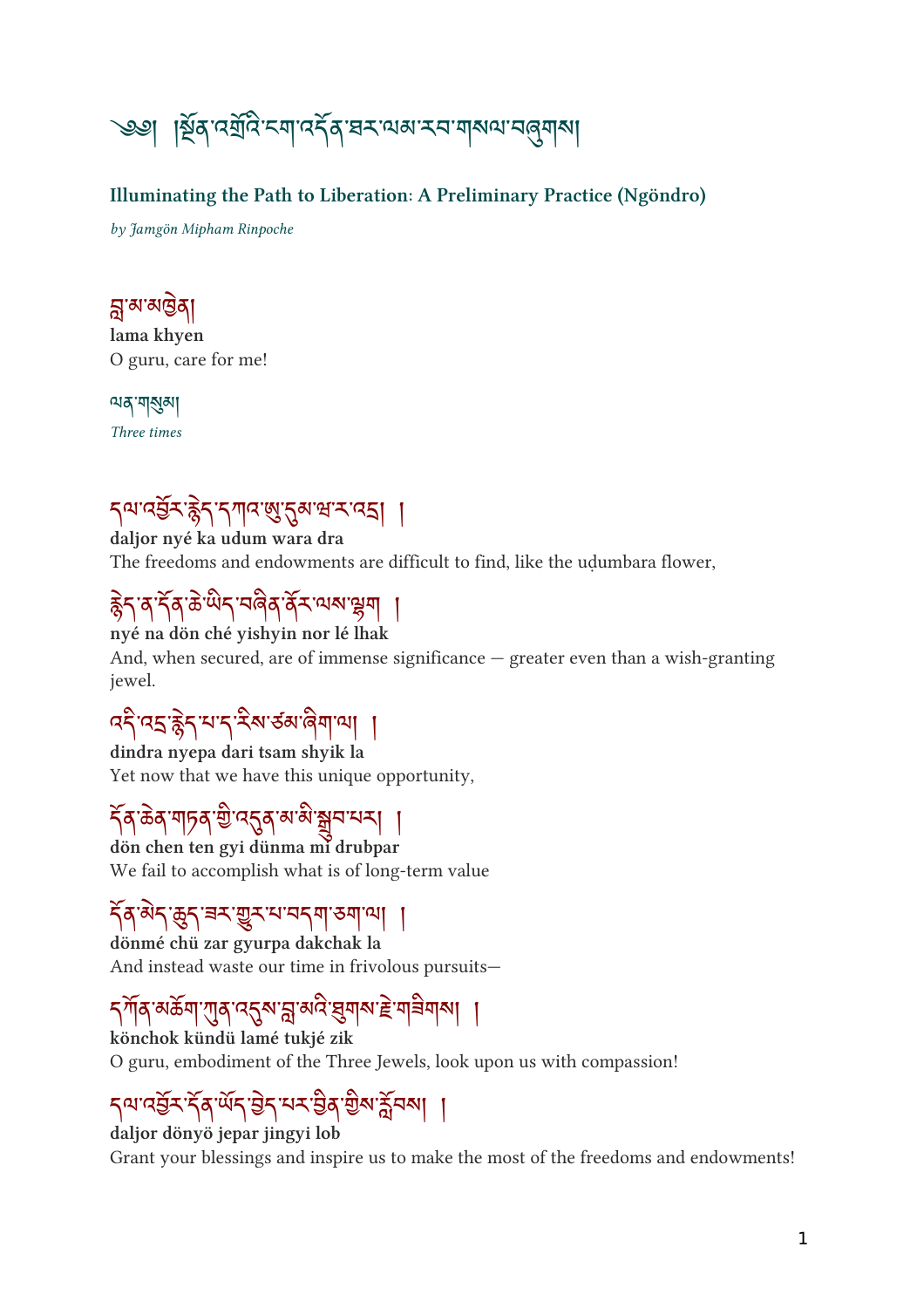#### <sub>ন</sub>৯মাৰ সামসকল বি This was the first contemplation phase.

 $\mathcal{A}$ ର ଅବସେ ତ $\mathcal{A}$ ବା ନ୍ୟା ଥିଏ। ଏବବ ଏ $\mathcal{A}$ ା ।

düjé tamché mi tak lok shyin yo All conditioned things are as transient as lightning in the sky.

## ོ ད་བད་གང་ལ་བསམས་ང་འག་པ་ས། །

nöchü gangla sam kyang jikpé chö Consider the environment or its inhabitants: everything perishes in the end.

## $\alpha$ கិ'ন'मेश' $\alpha$ ेदबा $\alpha$ के'क'बे $\gamma$ 'गुम $\gamma$

chiwa ngé shing namchi chamé kyang Death is inevitable, yet the time of death is uncertain.

## <u>६॥ उ</u>ह्वे अवद्य ग्रेथ २२ वर्षा त्रसेन वेब औ ।

takdzin sem kyi rang go kor né su We thus deceive ourselves in the belief that things endure

### བག་ད་ངང་་གནས་པ་བདག་ཅག་ལ། །

bakmé ngang du nepa dakchak la And spend our time without due care and attention—

## <u>১,।।२ अक्स, तीव्र स्टैल भें बार बैत्नाबाइल गोत्रुगोत्र ।</u>

könchok kündü lamé tukjé zik O guru, embodiment of the Three Jewels, look upon us with compassion!

## ล हेन उप तार बे जर बे बैल पैनले | |

mitak chiwa drenpar jingyi lob Grant your blessings and inspire us to be mindful of impermanence and death!

### དགས་ང་གས་པའོ། །

This was the second contemplation phase.

### དཀར་ནག་ལས་འས་ནམ་ཡང་ད་་ཟ། །

karnak lé dré namyang chü mi za The results of positive and negative deeds do not go to waste.

# क्नु पत्रयानश्लु न अर्द पात्र पात्र का

gyundré luwa mepé lam di lé It is through the infallible operation of cause and effect

### বর্মিমান্মান্ত্রামান্ত্রিমান্ত্রাস্থ্রমা ।

khor dang nyangen depé chö su nang That all the phenomena of samsāra and nirvāna come about.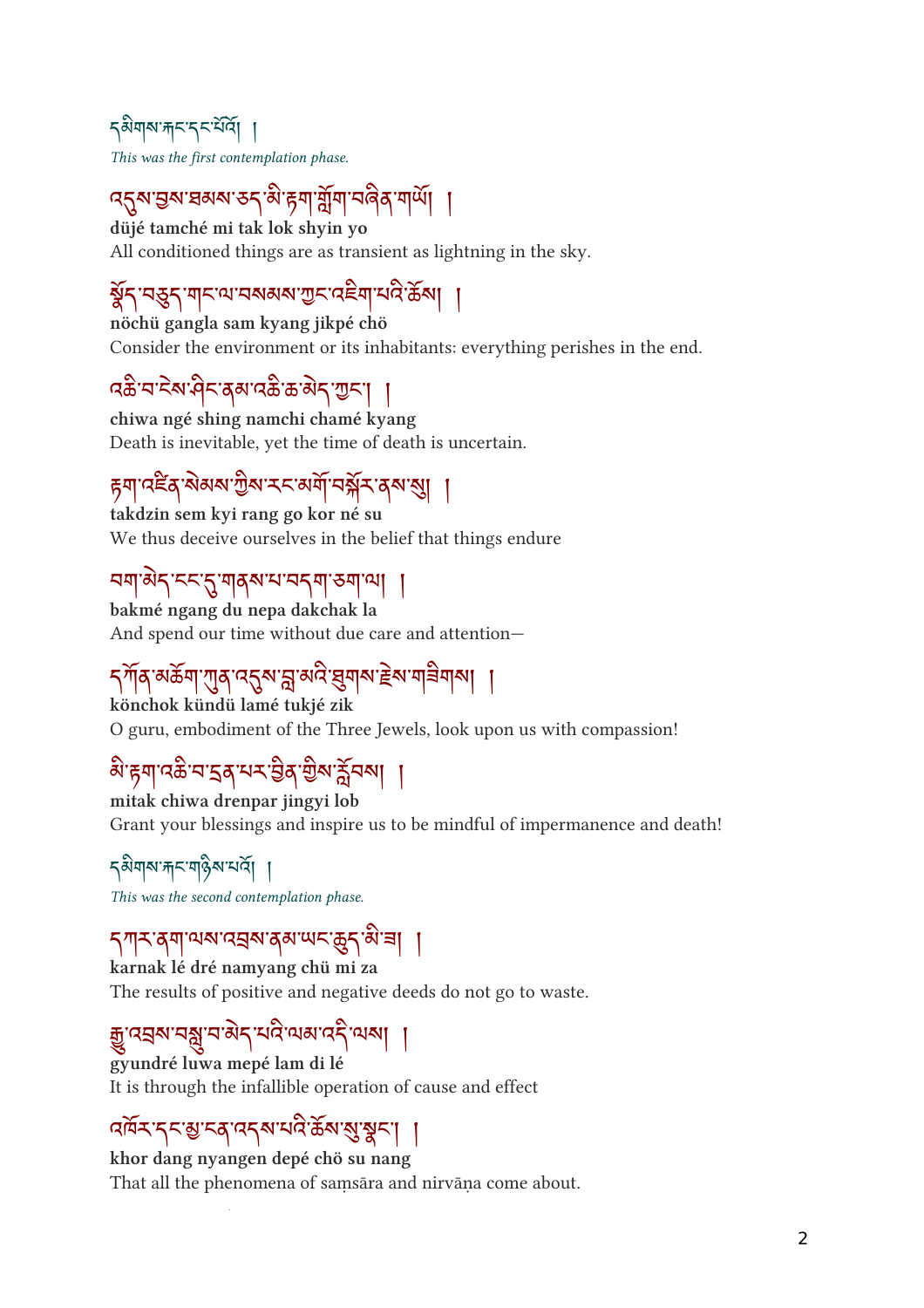## <u>ՀՀลีข*าวยู่* ที่ 31</u>0 กา*รย* ยู่ *แ*บ | |

rang jé rang la minpar ngé na yang Although we are sure to experience the effects of our own actions,

## कुष्पायलेले पहुँचा सूचा व लुबायन्मा ठ्या प्या ।

tsulshyin jukdok mi nü dakchak la Still we are incapable of acting and refraining from actions accordingly.

## १ १० १७ व्यक्तवा राजि १२१९ से २१४ ईर्मन इन ग्रन्था थी ।

könchok kündü lamé tukjé zik O guru, embodiment of the Three Jewels, look upon us with compassion!

# <u>১৯৯৯ (১৯৯২) ১৯৯৯ (১৯৯৯) |</u>

gedik langdor gyipar jingyi lob Grant your blessings and inspire us to adopt virtuous action and abandon harmful deeds!

<u> </u>কীমাম'দান'মামুন'মেন।

This was the third contemplation phase.

## བཟ ོ ད་པར་དཀའ་བ་ག་བལ་མང་དང་ན། །

zöpar kawé dukngal mang dangden We face so many sufferings that are difficult to endure,

## ঘই'বম'ষ্ণুম'বম্মুখ'ব্য বুম'ব'ত্ত্ব| ।

dewar nangwé yi lü gyurwa chen And apparent pleasures deceive us with their transience.

## ㅋ॥ ㅋㅎ੧ રૂઽ ㅋ མਖ਼ਲ਼ ১៕ २॥ १३॥ २२ ॥ ॥

zakché pungpo tadak dukngal gyu All defiled aggregates are but the cause of suffering.

## $\frac{1}{2}$ ାର୍ଷ ମାର୍ଥ ନାରୀ ବାର୍ଯ୍ୟ କରି କରି ।

kham sum khorwa mé yi ob dra yang Saṃāra's three realms are just like a pit of flames,

## <u>ঀ৾ড়ৼড়৻ড়৻ড়৸ড়৸ড়ঀ৻ড়৸</u>৸

detar mi shé chakden dakchak la Yet in our failure to understand this, we remain attached.

## १ १० १७ व्यक्तवा राजि १२१९ से २१४ ईर्मन इन ग्रन्था थी ।

könchok kündü lamé tukjé zik O guru, embodiment of the Three Jewels, look upon us with compassion!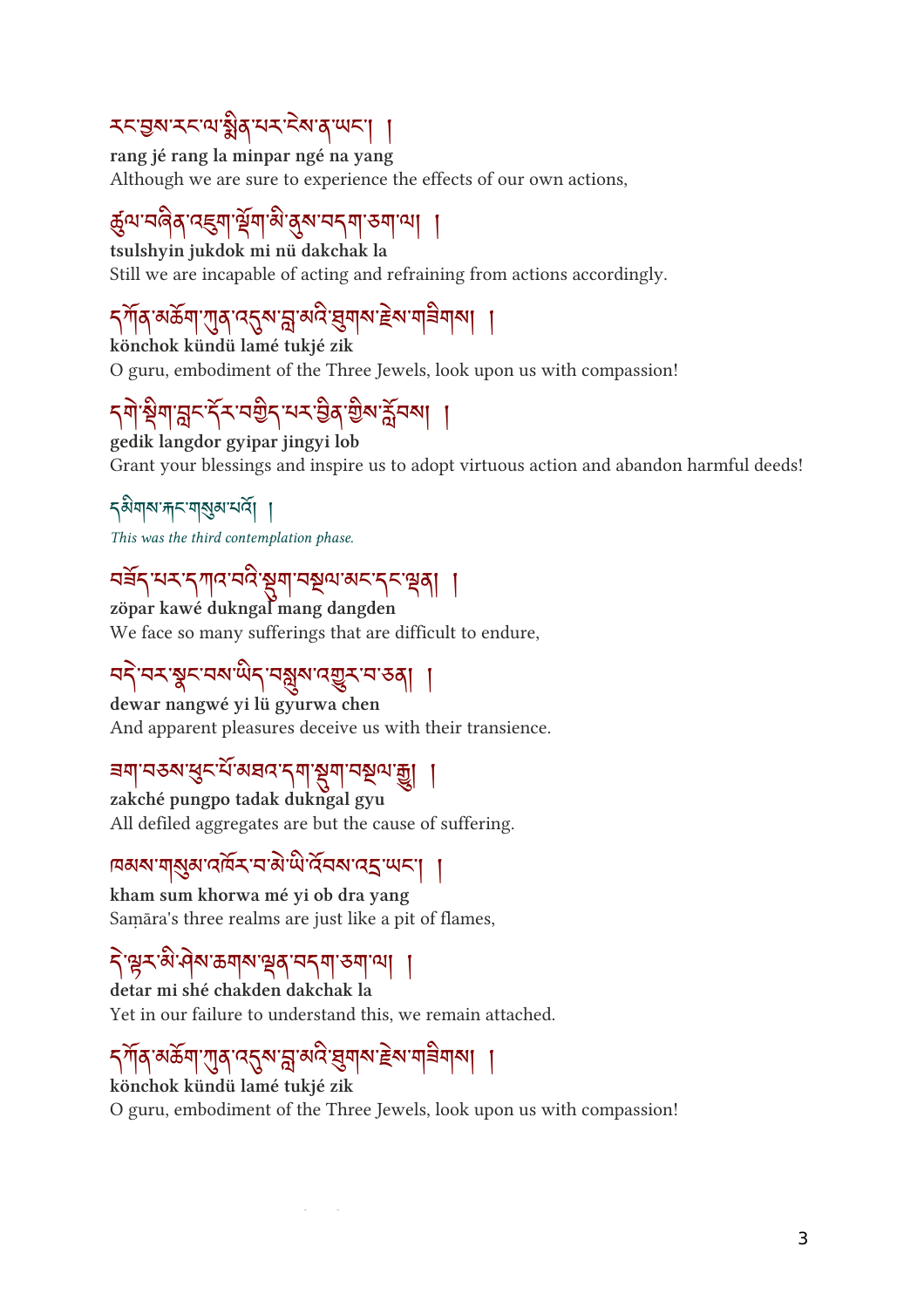## २९ उस्ट्रेन २९९ २१ हो २२ वर्ष हो २० थे २१ हो

ngejung sampa kyewar jingyi lob Grant your blessings and inspire us to develop an attitude of renunciation!

<u></u> รุ<sup>ลม</sup>ุจะพรานด์ จัด This was the fourth contemplation phase.

#### Uncommon Preliminaries

বিশ্বৰ নীত মুৰ্ত্ত নৰ্য্য ক্ষমৰ বৰ্ষৰী ।

Taking Refuge

अॸॖॣॺॱॸॖॖॱॸॶॺऻॱॺॺॵऀड़ॱऄॺॱॴॷड़ dündu paksam shing chen yaga ngé

In the space before me is a great wish-fulfilling tree with five main branches;

### $\frac{1}{3}$   $\frac{2}{3}$   $\frac{3}{4}$   $\frac{2}{3}$   $\frac{3}{4}$   $\frac{3}{4}$   $\frac{3}{4}$   $\frac{3}{4}$   $\frac{3}{4}$   $\frac{4}{5}$   $\frac{5}{4}$   $\frac{2}{5}$   $\frac{1}{4}$   $\frac{1}{4}$

ü su lama orgyen dorjé chang In its centre is the guru Vajradhara of Oḍḍiyāna,

## नकी नार भू ल ल रेल लानार उन्नार नक्षेत्र । ।

gyüpé lama yidam khandrö kor Surrounded by the lineage gurus, yidam deities and ḍākinīs.

### अर्29 2 डेर्व अकर्ता 22 जनिर्देश राज्य केला । ।

dündu tönchok dü sum sangye nam In front of him is the supreme teacher together with the buddhas of the three times.

## ୩୦୬ ଥି ୬ ଅବ ସମ୍ବାଦକ୍ୟା ଓ ବ୍ୟାବ ନାଟ ବ୍ୟାବା ||

yé su nyesé tek chok pakpé tsok To his right are the eight close sons and the noble assembly of the Mahāyāna.

### ग्रेज़ालैन्द्र का प्राणीय तथा प्रेलाना २० | 1

gyabtu sung rab lekbam nampachen Behind is the word of the Buddha in the form of scriptures.

### નીलवे 2 अकर्ता नकी हेवे ५२.२नी दुर्घव २२। ।

yön du chok gyé nyenrang gendün dang To his left are the eight supreme disciples and saṅgha of śrāvakas and pratyekabuddhas.

## <u>୶ଽ୲ଽୡୗ୵୷୷୶୶ଡ଼୶ୡୖ୵ଡ଼୶ୗ୶ୢୣଽ୶୶ୖ୲ୗ</u>

takor yeshe chökyong tsok nam té Surrounding them all are the wisdom dharma-protectors,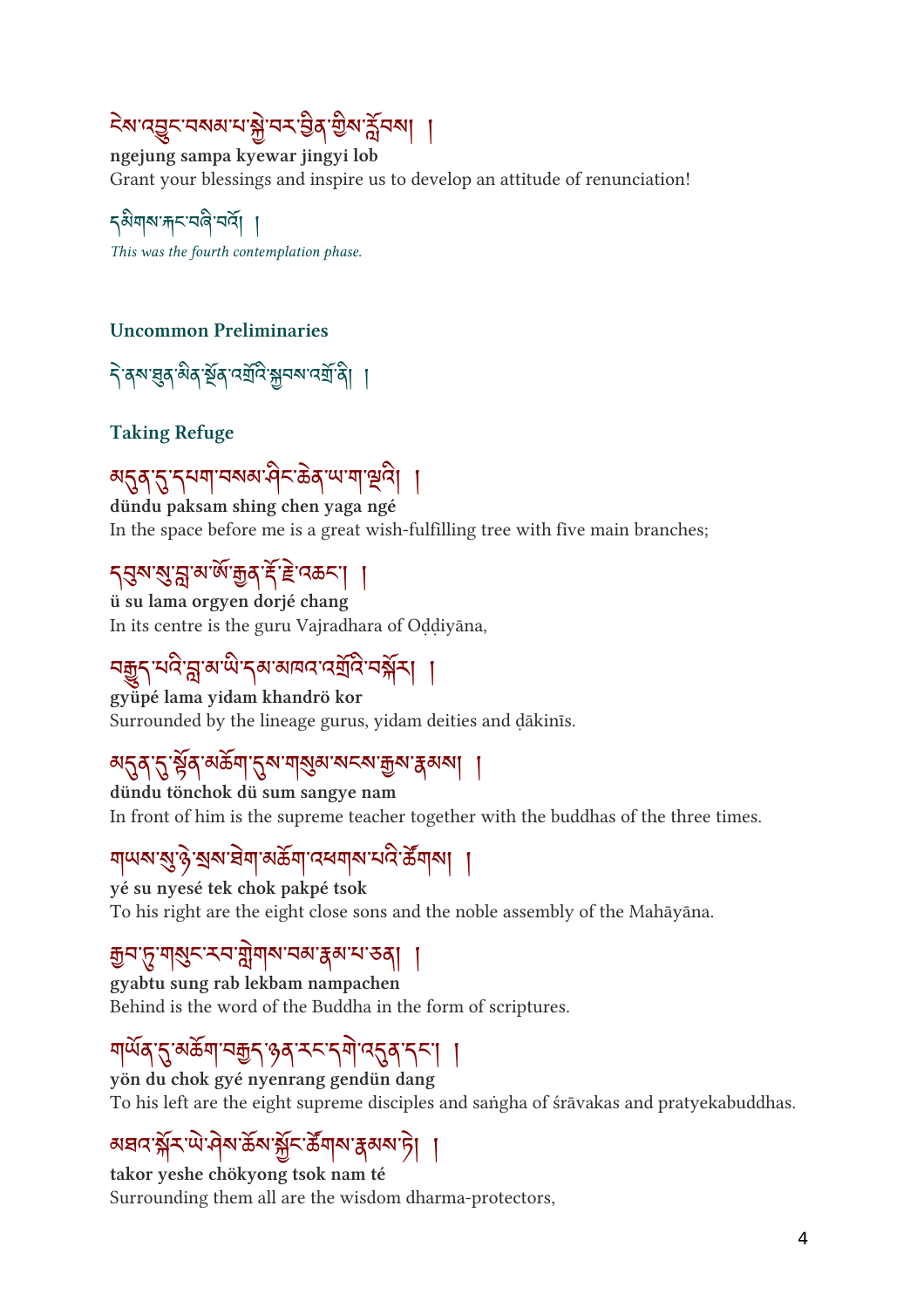### ଞ୍ୟାନ୍ୟ ବର୍ଷ ପୁନ୍ଧ ସାକ୍ଷିବ <del>କ୍ଷି</del>ମନ୍ଦ୍ର ଜ୍ୟୁମ ସମନ୍ଦ ତମ୍ମ (ଜ୍ୟୁମ୍ବ । ।

chok chu dü sum kyabyul tab ché kün And all the sources of refuge of the ten directions and three times

### <u>য়৾৾৳ৼ৾ড়ৢৼ৸ড়ৢ৸৸ড়৸ৼ৻৸৸৸৸</u>

ma tsang mepa til gong tar salwé In their entirety with none missing, like a mass of sesame seeds.

## མན་་རང་དང་མ་ས ོ གས་ ོ ས་བཅས་དང་། །

dündu rang dang ma sok tö ché dang Before them all, I, my mother and other close relations,

## आवद खन सबस रुव गुब गुरु गुरु नर्न । ।

khakhyab semchen kün gyi gü tü dé And all beings who pervade the whole of space bow down together in devotion

## २२ उ वे बात डेन्सिक्स क्षेत्र नार नते |

dü di né zung changchub nyingpö bar And consider that from now until we attain the essence of awakening,

## ୴ๅ๛๛๛๛๚๛฿๛๛๎๛๛๛๛๛๛๛๛๛๛

yiché chok gi kyab su drowar sam We take refuge with the utmost confidence and trust:

### <mark>ढ़</mark>ॺॱॺ¤<sup>৻द</sup>ॱॻ|ढ़ॺॱॺॖॱढ़ॺॱॺॺॎय़ॱॻ∣<ॱॺॱ<sup>ऒ</sup>ॎ

namkhé né su namkha gangwa yi I and all beings of the six classes respectfully take refuge

## न्ध्र लाग्ने २१ बागार उग्राह कर्नाल पेला ।

lama yidam khandrö tsok nam dang In the gurus, yidam deities and hosts of ḍākinīs,

## ষহম'ক্কুম'ৰ্ক্ৰম'ৰ্দ্*ম্প্ৰ*ম্পম'মন্ত্ৰ'ৰ্মী'ন্ত্ৰ্ৰ'মা |

sangye chö dang pakpé gendün la And the Buddha, Dharma and noble Saṅgha,

## <u>ا | امام پی محمد کامل ایکی ایک کر</u> ایر این

dak dang dro druk güpé kyab su chi Who fill the expanse of space at the level of the sky.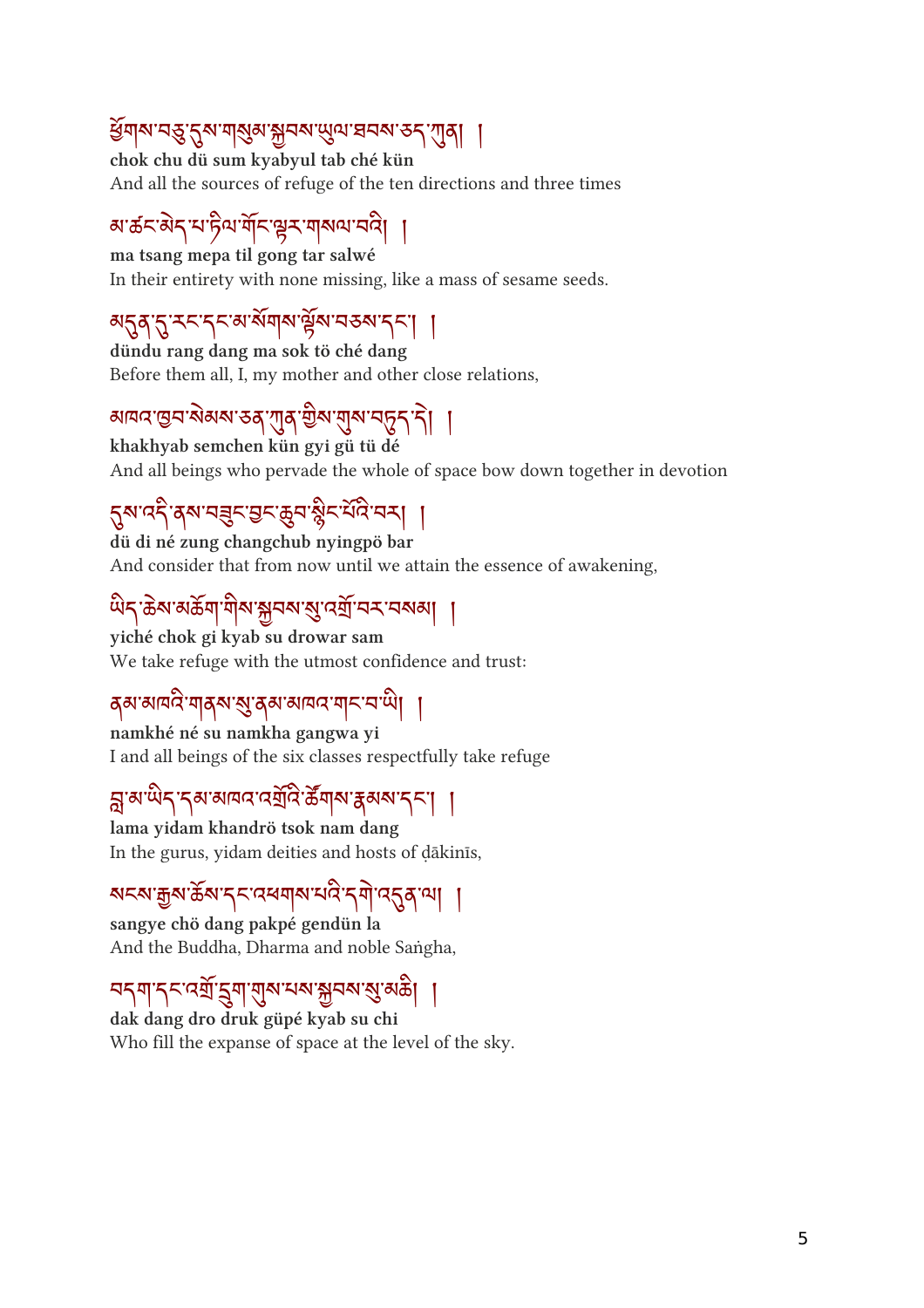#### Generating Bodhicitta

<u>য়</u>ৣনঝ་୴ৢ৻৸་རེ་ལུ་བུའི་མདུན་ད་སེམས་བསྐྱེད་པ་ལ་སོག་མར་கོད་མེད་བଵི་ལ་བྱོ་སྱུང་ནས། སེམས་ུན་ঘམས་ུད་བརེ་བ་ รุ<"अँगबाउँदेगबानबागा हिंदा गविदे बेबबान मेर पान्ने। ।

Then, to generate bodhicitta in the presence of these sources of refuge, first train the mind in the four immeasurables, recite "May all beings have happiness...etc." as many times as possible.

# ୬। ଽଞ୍ଜିନ୍ୟିକ୍ୟାଷ୍ଟ୍ରିଷ୍ଟିସ୍ନାମ୍ବର୍ଷା ଉଚ୍ଚଷ୍ଟ୍ରା ।

ho, jitar dü sum gyalwa sé ché kyi Ho. Just as the victorious buddhas and their heirs throughout past, present and future

## त्रेन अकर्ता मैं इताल वे नश्चेने न प्रेन्। ।

changchub chok tu tuk ni kyepa tar Generate the intention to attain supreme awakening,

## བདག་ང་མཁའ་བ་འ ོ་ན་ལ་་ ི ར། །

dak kyang khakhyab dro kün dral jé chir Now I too set my mind upon supreme and unsurpassed enlightenment,

## $\mathfrak{F}_{\mathcal{A}}$   $\mathfrak{F}_{\mathcal{A}}$   $\mathfrak{F}_{\mathcal{A}}$  and  $\mathfrak{F}_{\mathcal{A}}$   $\mathfrak{F}_{\mathcal{A}}$   $\mathfrak{H}_{\mathcal{A}}$   $\mathfrak{H}_{\mathcal{A}}$   $\mathfrak{H}_{\mathcal{A}}$

lamé changchub chok tu semkyé do So that I may liberate all beings who extend throughout the whole of space.

### বহ্ী ব্র্মুন্স বর্ষযাৰা

Accumulate one hundred thousand recitations.

### ह्बा शुद्धमय से ऊँगील जी जलल नसैरी नसैरी कीन तिरी नर्न न की कीन थी |

Then there is the special method of generating bodhicitta according to the resultant mantrayāna:

### བདག་དང་མཐའ་ཡས་མས་ཅན་མས། །

dak dang tayé semchen nam I and other sentient beings, infinite in number,

### <u>ୖ</u> ୴<sub>ୖ</sub>୶ଌ୲ଌ୲୴ଌ୲୰ଌ୲୴

yené sangye yinpa la Have always been buddhas from the very beginning.

## ན་པར་ས་པ་བདག་ད་། །

yinpar shepé daknyi du In acknowledgement that this is how things are,

### <u>ละต้องตองไว้ ตดตาล์มีปู ||</u>

changchub chok tu semkyé do We generate the mind of supreme awakening!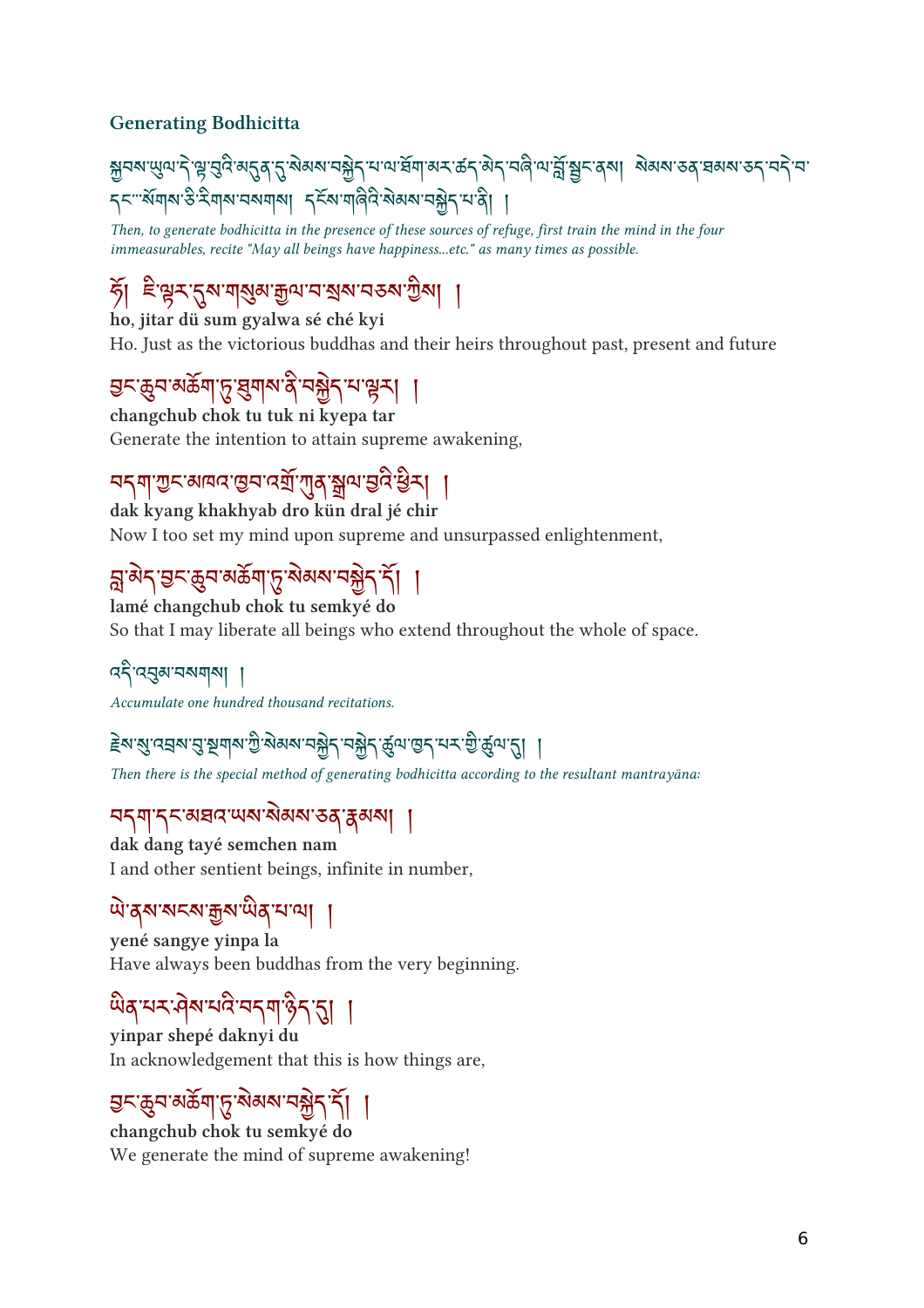ดิส ซิ มิ มิ มา มิ สุส ซิ Recite this as many times as possible.

#### Maṇḍala Offering

<u>য়য়৸৻৸৽ৼৣ৽৸ড়৸ৼ</u> Arrange heaps on the maṇḍala plate and recite:

<u>બ બૂ</u>ક જ્ઞુ om ah hung Oṃ āḥ hūṃ

## क्ष्य १३८९ अछुवा छन् क्षेत्र अस्ति बनायव्यव्या ।

chöying nyamnyi chökü shyingkham su Within the dharmakāya pure realm, the dharmadhātu expanse of equality,

## २८३८अप्तमामान्यास्य अन्नमान स्वत्रात् । ।

rang nang magak longku rik ngé shying Are the self-appearing, unending sambhogakāya realms of the five families,

### <u>য়ঢ়৻ৼড়৳ৼৗ</u>৻৸ৼৼঢ়৻৸৻৸৸ৼ৻ড়৸

khakhyab tulkü shying gi köpa nam And an array of nirmāṇakāya realms pervading the whole of space—

## $\mathcal{A}$ ଼ $\mathcal{A}$ ା ମୁକ୍ତ ବାର୍ଯ୍ୟ କରି ମୁନ୍ଦ $\mathcal{A}$ ନ୍ମା |

kunzang dechen chöpé trin du bul All this I offer as the delightful offering clouds of Samantabhadra!

## ต 13 จารน รู้ = จารู่ จา อิ 5 มี 1 ค จา จา ผู้ รู้ |

om ratna mandal pudza megha samudra saparana samayé ah hung oṃ ratna maṇḍala pūja megha samudra spharana samaye āḥ hūṃ

ৰেম'ন্ন্ন্নমা With this, make the offering.

#### Vajrasattva Visualization and Mantra Recitation

ৼ৴ৼিষ্টৰ্যমগ্ৰহী

# খ । মন্য শগু শগুম মন ব্ৰ'নমানৰ স্কুন গ্ৰ ।

ah, dak gi chitsuk pé dé den tengdu Ā. Above the crown of my head, upon a lotus and moon-disc seat,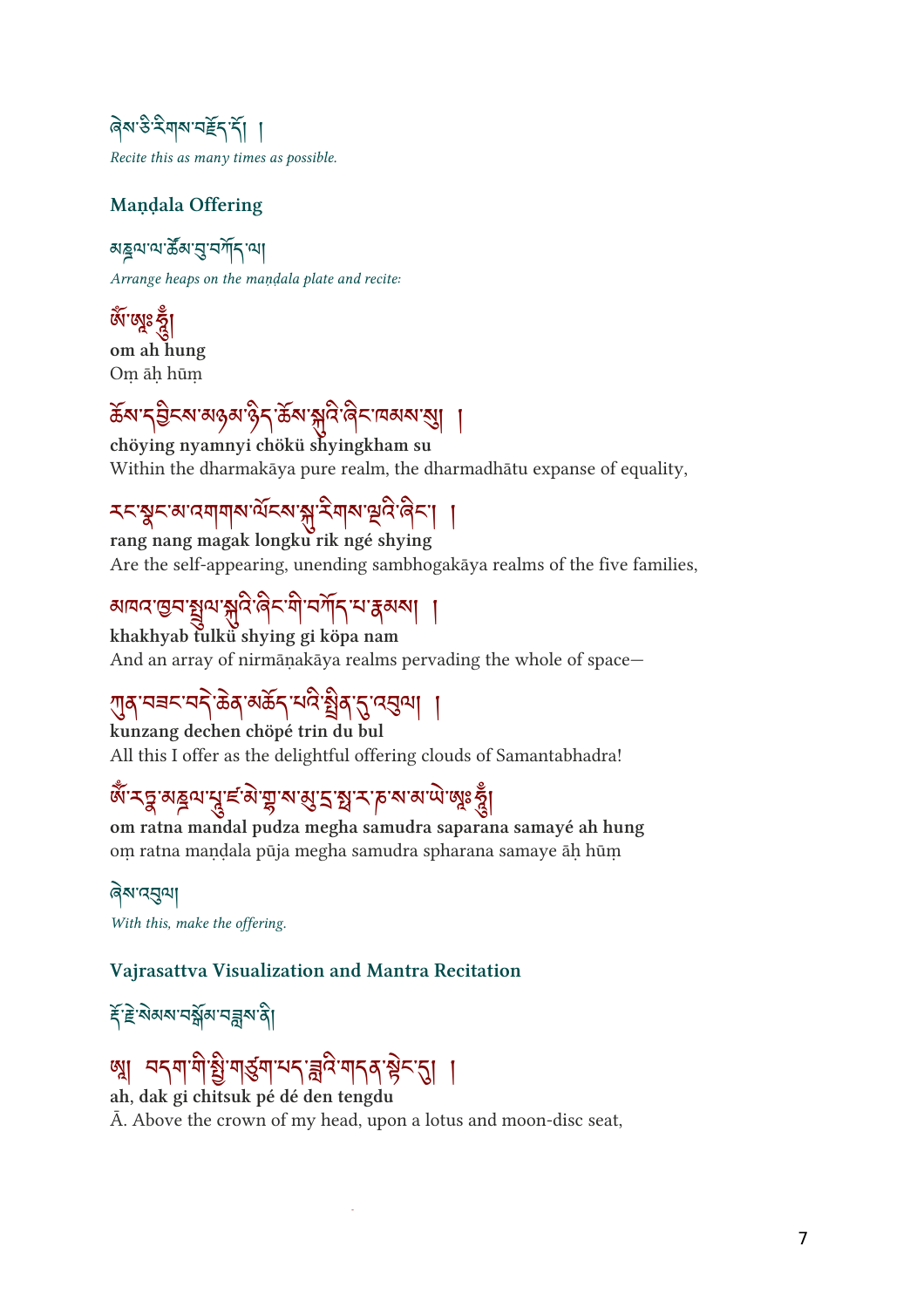## ११७१२८ हैं २००१ २२८ में २८ २२॥ १

palden dorjé sempa dawé dok Is glorious Vajrasattva, the colour of the moon.

## 5 ธัตราช 3 มีขอ สุขาว 3 มี 1

dorjé dril dzin nyemma yum dang khyü He holds a vajra and bell and embraces the consort, Vajragarvā.<sup>[1](#ref1)</sup>

## ୱର୍ଷ କ୍ଷିପ କର୍ଥ କ୍ୟାବା କ୍*ର*ାଣ ଅନ୍ୟ ସିଖି ।

longkü ché dzok dorjé kyiltrung shyuk In full saṃbhogakāya attire, he is seated in vajra posture.

## इमार्ग गारे नै हैर ईल लग तकेल तथन ।

tukkar da teng hung la yikgyé kor On a moon-disc at his heart is Hūṃ, encircled by the hundred syllables.

## नदी कुल बीज जन केन सेन रना नन जैन |

dütsi gyün bab dikdrib dakpar gyur

Amrta nectar flows down to purify misdeeds and obscurations.

### ३५९ मार् कर मार ञ्च वैन नर्ने २ उनन ञ्चैर गौ र्वनील न नरुल लग नये नर्थे।

Recite the hundred-syllable mantra with all four powers complete while visualizing the descent of nectar and process of purification.

ༀ་བ་ས་ས་མ་ཡ༔ མ་་་ལ་ཡ༔ བ་ས་ ེ་ན ོ་པ་་ ྀ་་་བྷ་ཝ༔ ་ཏ ོ་¡ ོ་་བྷ་ཝ༔ ་པ ོ་ द्विवास लाल रहे जाने जाने को सालके जाने जोश से २०% को साल शी*री* ྂ ༔ ཧ་ཧ་ཧ་ཧ་ཧ ོ ཿ བྷ་ག་ན༔ ས་ཏ་་ག་ཏ་བ་་་་བི་བྷ་ཝ་མ་་ས་མ་ཡ་ས་ཿ

om benza sato samaya | manupalaya | benza sato tenopa tishta dridho mé bhava | sutokhayo mé bhava | supokhayo mé bhava | anurakto mé bhava | sarva siddhi mé prayaccha | sarva karma su tsa mé | tsittam shreyang | kuru hung | ha ha ha ha ho | bhagavan | sarva tatagata benza ma mé muntsa benzi bhava maha samaya sato ah om vajrasattva samayam anupālaya vajrasattva-tvenopa-tisṭ ha dṛḍho me bhava sutosyo me bhava suposỵ o me bhava anurakto me bhava sarva-siddhiṃ me prayaccha sarvakarma śuca me cittam śreyaṅ-kuru hūm ha ha ha ha hoh bhagavān sarva-tathāgata-vajra mā me muñca vajrī-bhava mahā-samaya-sattva āḥ

#### য়ৢঽ৻য়৸

At the end of the session, recite:

## <u>ayla y yylla a ha ny soy y mal</u>

gönpo dak ni mi shé mongpa yi O protector! In my ignorance and delusion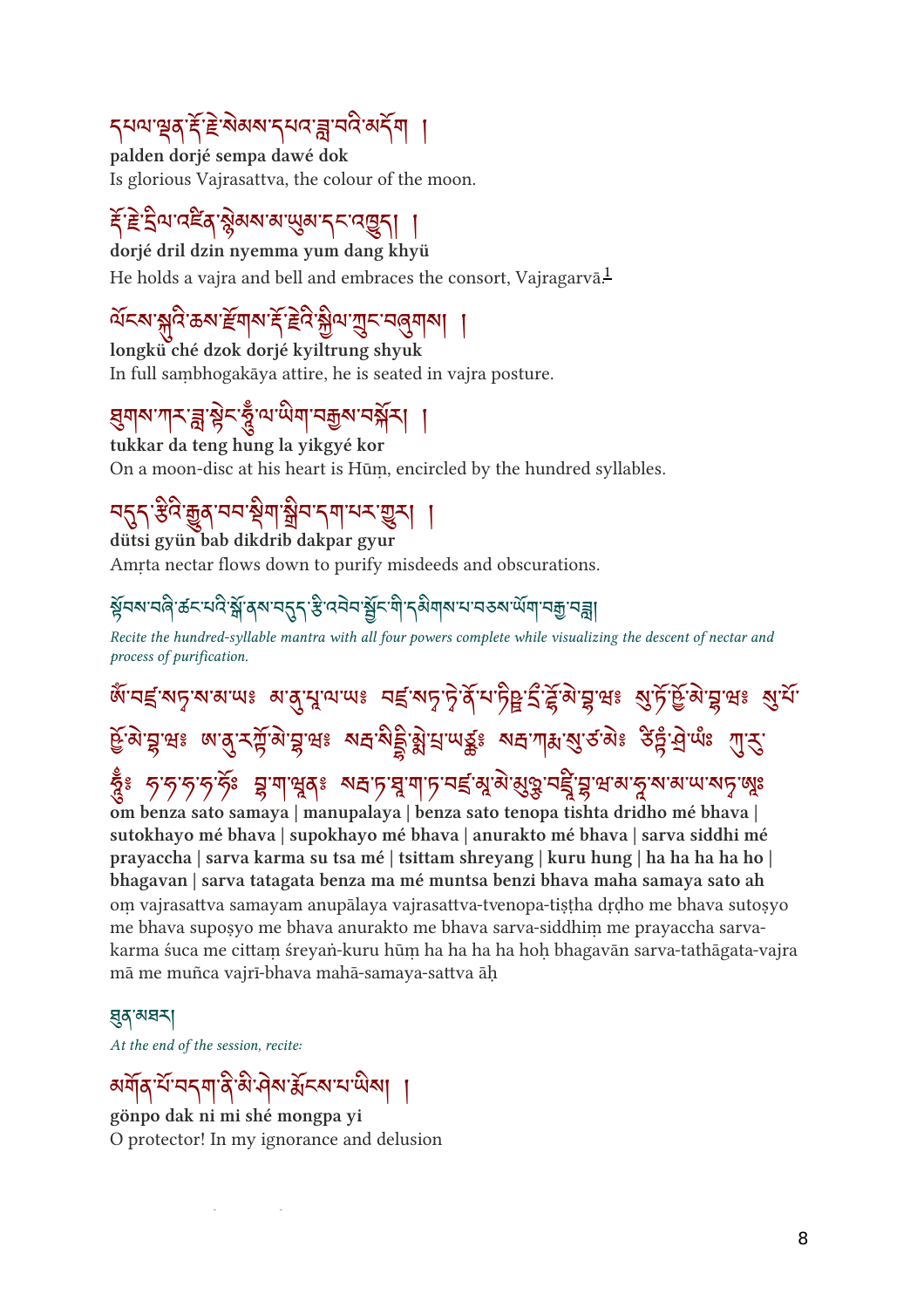## <u></u> รุส'கेँग'ལས་ནི་འགལ་ནིང་ཕུམས། ଼।

damtsik lé ni gal shying nyam I have gone against and corrupted my samaya.

## ମିବାବାଗଡ଼ି ମଧ୍ୟ ଅଧିବା କରି ବାର୍ଯ୍

lama gönpö kyab dzö chik Guru protector, be my refuge!

## ୩୦२६६९६९२ है। ।

tsowo dorjé dzinpa té Chief of all the mandalas, vajra holder,

## $\mathcal{A}$ યશ્ચ હળવારાન્યના છેર્ને રુર્વે | |

tukjé chenpö daknyi chen Embodiment of great compassion:

## उब्रान्नदानेलाली अन्य अर्थ |

drowé tso la dak kyab chi Foremost of all living beings, in you I take refuge!<sup>[2](#ref2)</sup>

## བདག་དང་མས་ཅན་ཐམས་ཅད་ ི་་གང་གས་་བ་དང་ཡན་ལག་་དམ་ག་ཉམས་ཆགས་

## ଅବାୟ ୧୯ ବାସିଏ ଏ ମାର୍କାର ଡା |

#### dak dang semchen tamché kyi ku sung tuk tsawa dang yenlak gi damtsik nyamchak tamché tol lo shak so

I and all sentient beings openly acknowledge and confess all impairments of the root and branch samayas related to body, speech and mind.

# $\frac{1}{2}$ ର୍ମା ଖିମ ନିର୍ମାଣିତ ମୁକ୍ଷ ବାରି ବାରି ସ୍କାର ସରାକ୍ଷ ଚ $\frac{1}{2}$ ର୍ମାଣ୍ଟ ମୁକ୍ଷ ମୁକ୍ଷ ମାରାମ $\frac{1}{2}$

#### dikdrib nyetung drimé tsok tamché jang shying dakpar dzé du sol

We implore you: let our misdeeds, obscurations and faults of transgression—all our flaws —be completely cleansed and purified!

ས་གསོལ་བ་བཏབ་པས་ོ་ེ་མས་དཔ་ཞལ་ནས་གས་ ི་་ོད་ ི་དམ་ག་ཉམས་ཆགས་ཐམས་ཅད་དག་པ་ན་ १. बेल जीवेर त त्र वे बेल पर जा त्रवा वे बार रहे गैर अवाद्य २वे त्रवाद्य २ रे हे छावाद्य रता आप की र ती राज तथा ज <u>উমামুমানল্লী</u>

In response to this plea, Vajrasattva says, ""Son/daughter of an enlightened family, your negative actions, obscurations, wrong doing and downfalls are all purified." Granting his forgiveness, he dissolves into me. Through this, I and all other sentient beings become Vajrasattva. Recite the six-syllable mantra:

# ตาราช 23

om benza sato hung oṃ vajrasatva hūṃ

མཐར།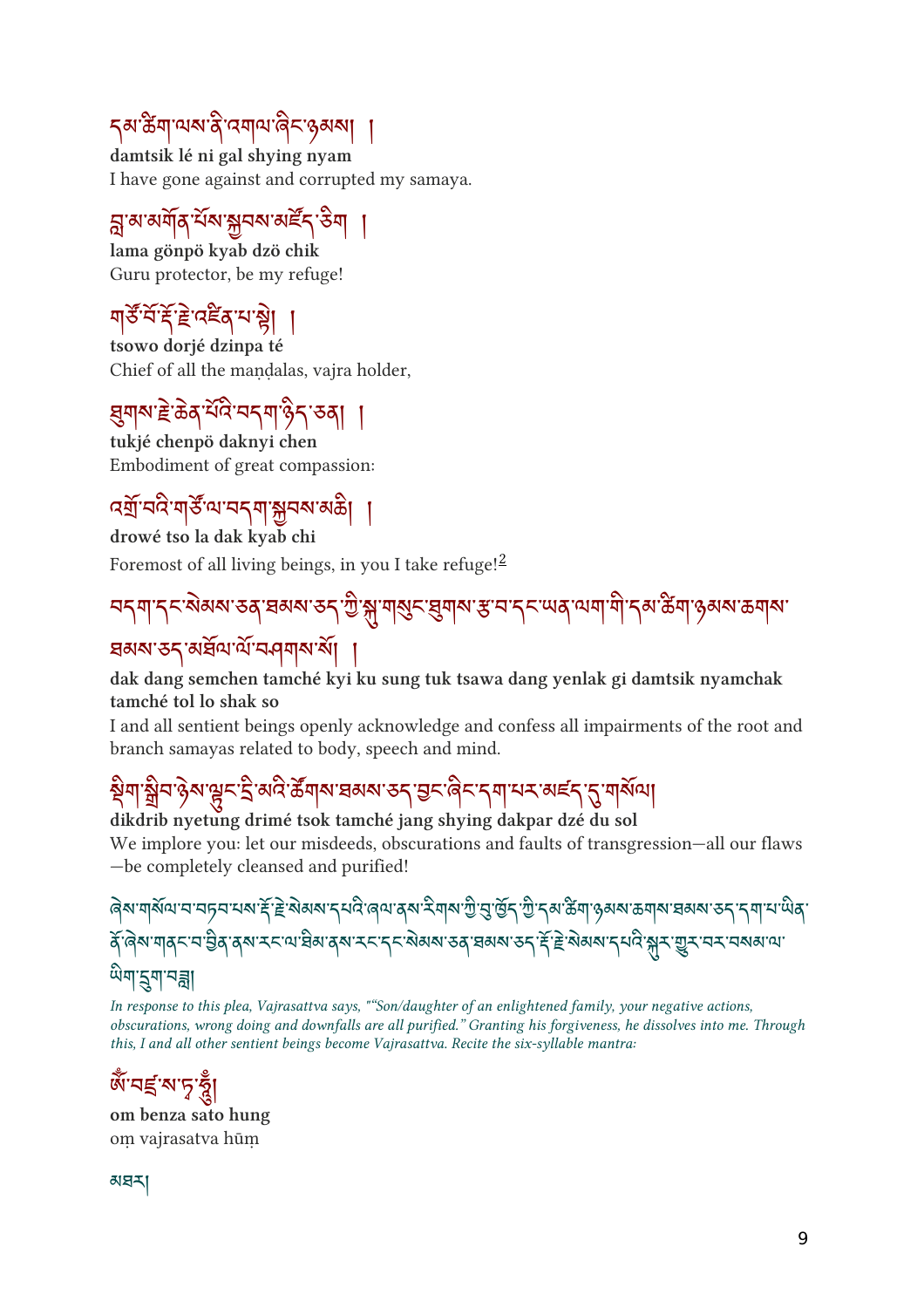Then, at the end of the session:

# <u>July 32 metal (2 771 |</u>

gewa di yi nyurdu dak Through the positivity and merit of this, may I swiftly

## इं रूका सेनार उनीन जी रहे पेला ।

dorjé sempa drub gyur né Attain the realization of Vajrasattva, and thereby

## २९ २ गुरुग १५ व एक २ |

drowa chik kyang malüpa Every single sentient being

## า พลลนาสๆๆ จรจุ๚ |

dé yi sa la göpar shok Reach his state of perfection too.

## བདག་དང་མས་ཅན་ཐམས་ཅད་ི། །

dak dang semchen tamché kyi For me and all sentient beings,

## ๅฺ๙๛๚๛๛๚๛๚๛๚๛ๅ

damtsik nyamchak kün dak ching May all impairments and breakages of samaya be purified!

## ব্দী ব্রুষভূদজুনাম্বী নকা ।

di né changchub nyingpö bar From now until we attain the essence of awakening,

### <u><sub>ร</sub>ส'ซัต</u> अब्बाह्य राज्य स्थान

damtsik nampar dakpar shok May our samaya commitments remain entirely pure!

### উম'ৰ্মমাম'ৰ্মুৰ'মৰামানবাৰ্মা

Offer aspiration prayers such as these.

#### Guru Yoga



#### <u>জি'ৰা'ৰ্কা</u> emaho

Emaho!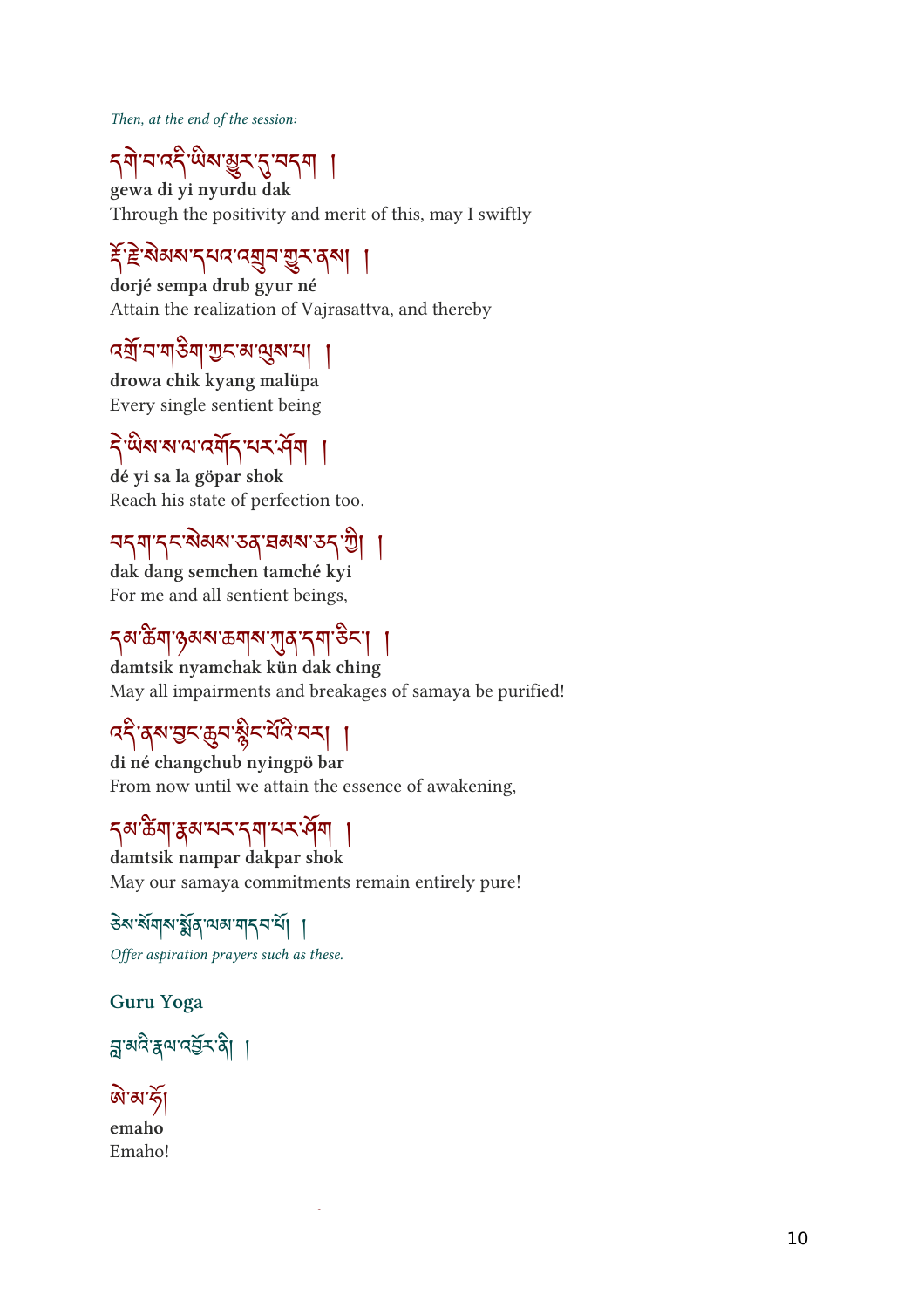### <u>རང་སྱང་དག་པ་རབ་འབྱ</u>མས་ୡིང་দམས་སུ། ୢ

rangnang dakpa rabjam shyingkham su In the naturally appearing realm of infinite purity,

## 75 ซึ่ง 5 ธุลัน เรลิว ดว ปุลเข ค.ศ. 1

rang lü dorjé naljor mar salwé My own body appears clearly as Vajrayoginī.

# ञ्चै ५ के भ्रैल पर्ने न हैर है <u>थे बैल हैर</u>। ।

chiwo chukyé dab tong nyidé teng At my crown, on a thousand-petalled lotus, sun and moon,

## བས་གནས་ན་འས་་ན་ ོ་ ེ་འཆང་། །

kyabné kündü orgyen dorjé chang Is the embodiment of all sources of refuge, the Vajradhara of Oḍḍiyāna,

## <u>Jily Jay id isea et e al garagan|</u> |

kar mar shyi dzum dorjé tö bum nam White with a tinge of red, smiling peacefully, and holding vajra and skullcup containing a vase of immortality.

## $\mathcal{A}$ ର କ୍ଷିଣ ବତା କ୍ୟାବା ବାର ଦ୍ରିୟା ଜିବା ମି $\mathcal{A}$  ମନ୍ୟାମ $\mathcal{A}$

longkü ché dzok tsogyal yum dang tril In full saṃbhogakāya attire, he embraces the consort Yeshe Tsogyal.

## से प्त नर्न डैर बैरी क्षेत्र रजित लागन हुनाका ।

ku la rangjung gyüdé kyilkhor dzok Complete within his body are all the self-arisen tantric mandalas.

### <u>रु नर्ग्रि</u> से ब्राज्ञात पत्ना रेब्र २० जनकर्ण ।

tsa gyü lama khandro damchen ché All the root and lineage gurus, ḍākinīs and oath-bound ones

## $\beta$ u a n $\sim$ a a n ndd 2 nddol |

til gyi gong bu chewa shyindu shyuk Amass like a vast outpouring of sesame seeds.

## Ewalth gard 323 magazil 1

ngayab ling né dendré yeshepa The wisdom counterparts arrive from Cāmara (Ngayab Ling),

## ཆར་ར་བབ་པ་བ ོ མ་པ་ ེ ན་ལ་མ། །

char tar babpa gompé ten la tim Showering down like rain and dissolving into the visualized forms.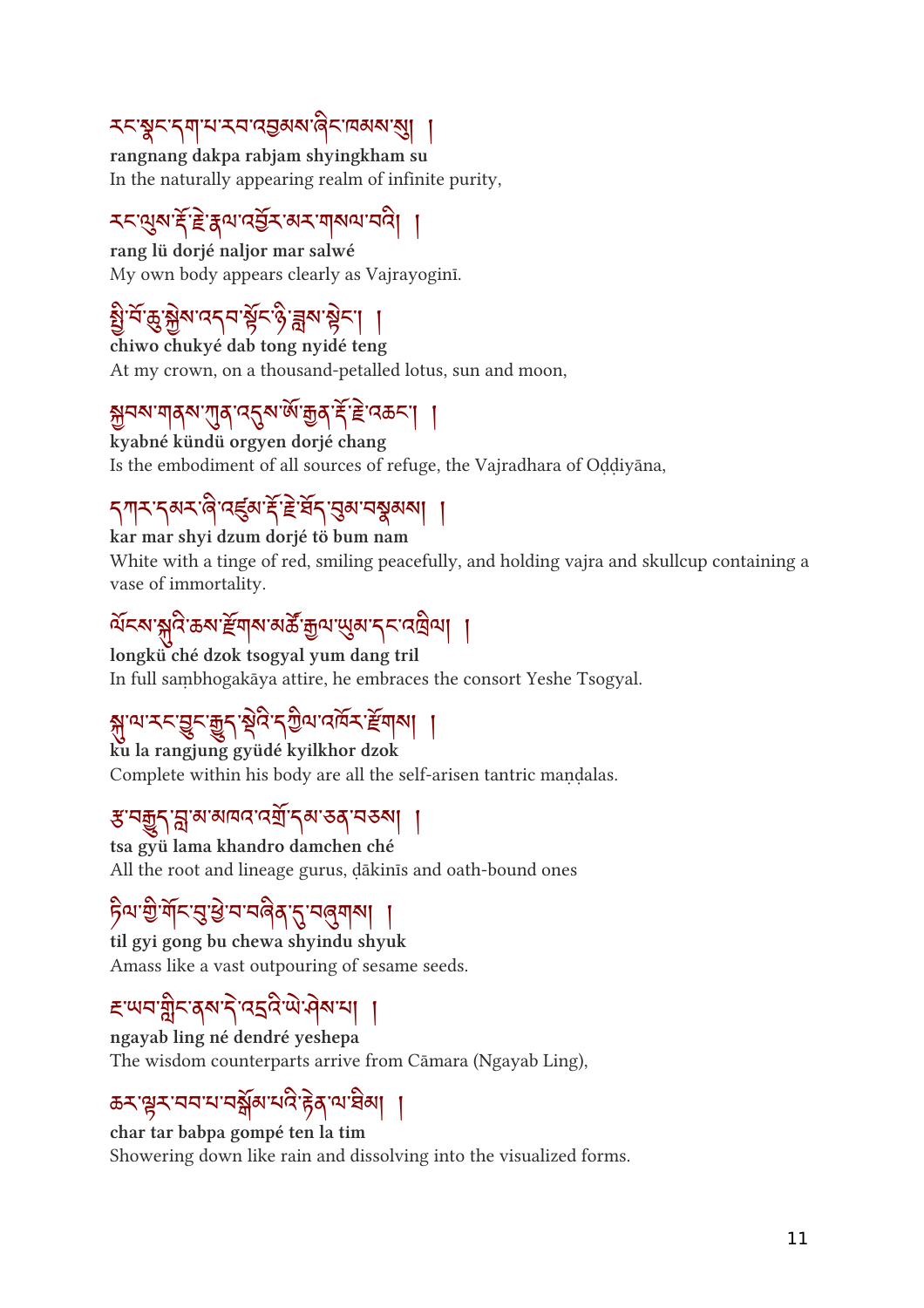#### Seven-Line Prayer

# g ตั้งอื่นที่สำคัญสาระดาตุดอร

hung orgyen yul gyi nubjang tsam Hūṃ! In the north-west of the land of Uḍḍiyāna,

## หลัง ๆ พร ชุรมนะ

pema gesar dongpo la In the heart of a lotus flower,

## অ'ঝক্রপত্রমা'মা'ৰ্সক্ষ শ্রুম'নক্কুমঃ

yatsen chok gi ngödrub nyé Endowed with the most marvellous attainments,

### মহ্ন'ব্ছুন'মাৰ্ম'ৰ্ৰিম'ম্ভ্ৰ'য়ামাৰুঃ

pema jungné shyé su drak You are renowned as the 'Lotus Born',

## <u>alay gentles is allowed and the</u>

khor du khandro mangpö kor Surrounded by many hosts of ḍākinīs.

## ُ جَمَعَ اللّٰہِ إِلَيْهِمْ إِلَيْهِمْ مَا اللّٰہِ إِلَيْهِمْ مَا إِلَيْهِمْ فَلاَ يَجْر

khyé kyi jesu dak drub kyi Following in your footsteps,

## <u>ଶିର୍ଦ୍ଧିକା ଅିମର୍ ସିମ୍ବାନାମାର ମ୍ପିଗାରାଣ୍ଡ</u>

jingyi lob chir shek su sol I pray to you: Come, inspire me with your blessing!

## री २ १३ १३ १३

guru pema siddhi hung guru padma siddhi hūṃ

### $\frac{1}{\sqrt{3}}$ ା ଜିବା ବାରୀ ମଧିବ ମାଇଁ ଧିର୍ଯ୍ୟ ଅବସ୍ଥା ।

By reciting the Seven-Line Prayer either three or seven times, invite the deities, who then dissolve into you.

#### Seven-Branch Practice

<u></u><br>พลุ <sub>ั</sub>ณฑฺ ¤ุรุสฺ ฺ¤ สิ

### ཧ ོ ཿ ལ་ ེ ད་ས་བད་ས་པས་ག་འཚལ་ལ ོ ། །

ho, dul nyé lü tü güpé chaktsal lo

Ho. With bodies as numerous as atoms, I bow down and prostrate in devotion.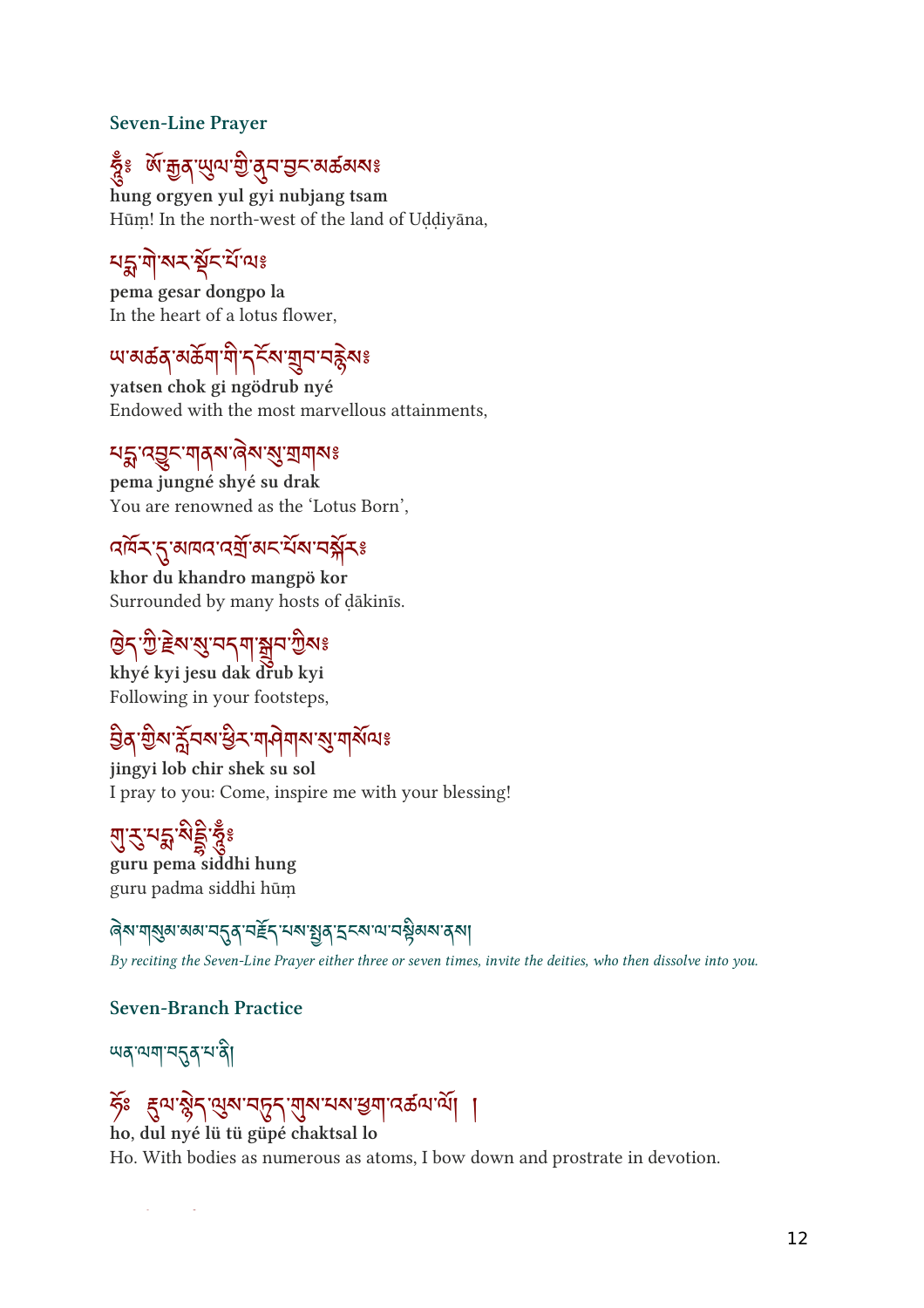# $\frac{1}{3}$ h  $\frac{1}{3}$ h  $\frac{1}{3}$ h  $\frac{1}{3}$ h  $\frac{1}{3}$ h  $\frac{1}{3}$ h  $\frac{1}{3}$ h  $\frac{1}{3}$ h  $\frac{1}{3}$ h  $\frac{1}{3}$

nangsi shyir shyeng kunzang chöpé chö The whole of appearance and existence arisen as the ground, I present as Samantabhadra's offering.

# क रूत्रल वैद्य तक्षतील ईता किर २ अक्स तमानीला |

tserab né sak diktung chichi shak All the misdeeds and downfalls I have committed throughout my lives, I confess.

# $\mathcal{A}$ י א $\mathcal{A}$ ן א $\mathcal{A}$ ן א $\mathcal{A}$ ן א $\mathcal{A}$ ן א $\mathcal{A}$ ן א $\mathcal{A}$ ן א

khordé gé tsok kün la jé yi rang In all virtuous deeds throughout saṃsāra and nirvāṇa, I rejoice.

## $\mathcal{C}$ ସ୍କାଧବାର କରା କରା । ବିଜୀବାର ଜଣା ।

dro kham jisi dorjé ku shyuk né I implore you: remain in the vajra-kāya for as long as beings and realms remain,

## <u>ี<sub>ฺ</sub>ี รุบ ติพฺ ตุพฺ ฏฺ เช่เช่ ทฺ ทฺ ฟฺ ทฺ ทฺ ทฺ ทฺ ทฺ ทฺ ทฺ ทฺ ท</u>

zabgyé chö kyi khorlo kor du sol And turn the wheel of the Dharma that is profound and vast.

# <u>২<sub>খ</sub> কৰ্মৰ পৰ্টৰ পৰ্টৰ পৰ্টৰ প্ৰত্ন দ</u>িব ।

gé tsok malü sangye tob chir ngo All virtues without exception I dedicate towards the attainment of awakening.

<u>ঘার্ম্মাম'ম'ম'মারী</u> Invocation and Prayer

## र्वेन बैनील ल ग्रैवे रेनर ने ब नर थे। ।

nubchok orgyen wang gi podrang du To the west, in Oḍḍiyāna's palace of power,

# པད 새ᠰ씨ས སྐུ་ 씨ུ་ རུ་མུ་ ལ ་ རྲུ་ པ་ རُ་ ། ་ །

deshek ku sung tuk kyi trulpa té You appeared as an emanation of the sugatas' body, speech and mind,

## उह्य ने प्रेर देउन नदरवान की ।

dzambuling du drowé dön la jön And came to this world of Jambudvīpa for ordinary beings' sake,

# २॥ उद्दु बागर उस बर पर उपन राज नक्षे | ।

rigdzin khandro mangpö khor gyi kor Surrounded by a retinue of many vidyādharas and ḍākinīs—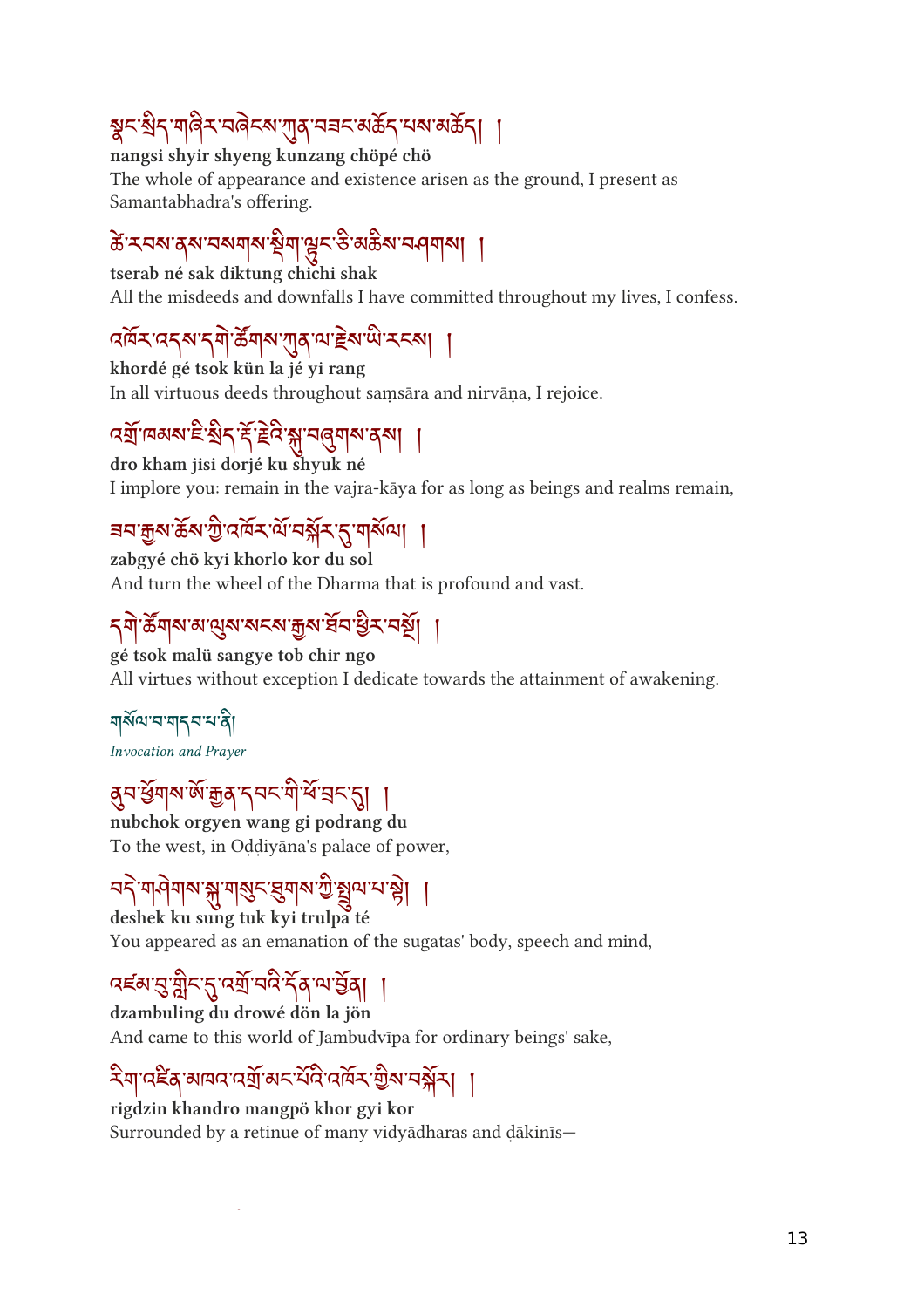## པ་འང་གནས་ ི་་ཚོ གས་ལ་གས ོ ལ་བ་འབས། །

pema jungné kyi lhatsok la solwa deb Assembled deities of Padmasambhava, to you I pray!

#### ་ན་པ་འང་གནས་ལ་གས ོ ལ་བ་འབས། ། orgyen pema jungné la solwa deb

Padmasambhava of Oḍḍiyāna, to you I pray!

# ละโตเที่ ยาง สมาร์ตู้ ลิต สรีสนา ในอุสม

dak la wang kur jin gyi lab tu sol Grant me empowerment and inspire me with your blessings, I pray!

In the set of the set of the set of the set of the set of the set of the set of the set of the set of the set of the set of the set of the set of the set of the set of the set of the set of the set of the set of the set ลิต ศรีสตร์ สุขาร์ลิต - ปเสียง สะด. มิต ตุล ส. ป. ส. ปุ ส. ป. ส. รี ส. ส. รี ส. จ. รี ส. รี ส. รี ส. รี ส. <u>รารัตตต์ () ยัดสป เริร์เกรรเรา ติมิตีตต์ รบบปลุด ๆ ยัดสป (วิ ปอเกมปอเกมคุณเริ่ม - ) จุดรุ (ป]</u> الله جهاز المساحي المستقرر المراحين المستقرر المستقرر المعادي المستقرر المستقرر المستقرر المستقرر المستقرر الم  $\mathbb S$ ର ମଧିମ $\beta$  ଏକିଆଁ । ମୁନାର୍ ଏକିଆଁ । ମୁନାର୍ କାର୍ଯ୍ୟ କାର୍ଯ୍ୟ କାର୍ଯ୍ୟ । ମୁନାର୍ ସେଥିଲା ।

Pray with fervent devotion and consider that you receive empowerments and blessings as a stream of light-rays and nectar enters your crown. Alternatively, you can practise guru yoga with the Oḍḍiyāna Guru inseparable from any yidam deity. In the case of Hayagrīva for example, you would visualize him as being the Great Oḍḍiyāna Guru in essence and Hayagrīva in appearance. Then, following the six lines that begin, "The dark red triangle, the powerful..." you would add "Grant me empowerment and inspire me with your blessings, I pray!" and pray with these seven lines. Similarly for Yamāntaka, you would do the same using the lines that begin, "Out of the dark blue É…

#### Receiving Empowerment

### ্ষ্ণস্বসম্বনম্বিষ্ণি মান্ত্ৰী

Then at the end of the session receive the four empowerments with:

### ন্ন'ঝবি'শাব্ৰম'শাৰ্ম্ভৰ'<sup>যৌ</sup>'ন্মু'শাৰ্ম্ভৰ'ম্মৰা ।

lamé né sum yigé dru sum lé From the three syllables at the guru's three centres

## $\frac{1}{2}$   $\frac{1}{2}$   $\frac{1}{2}$   $\frac{1}{2}$   $\frac{1}{2}$   $\frac{1}{2}$   $\frac{1}{2}$   $\frac{1}{2}$   $\frac{1}{2}$   $\frac{1}{2}$   $\frac{1}{2}$   $\frac{1}{2}$   $\frac{1}{2}$   $\frac{1}{2}$   $\frac{1}{2}$   $\frac{1}{2}$

özer kar mar ting sum jung né su Stream out rays of white, red and blue light,

## २८ गा गोवेल गोर्खेल झल नव्य तेर्वे ज्ञेन नर्थे । ।

rang gi né sum timpé jin gyi lab Which dissolve into my own three centres, infusing me with blessings.

### ར་ཡང་་མ་འར་བཅས་འ ོ ད་་། །

lar yang lama khor ché ö du shyu Then the guru and retinue melt into light,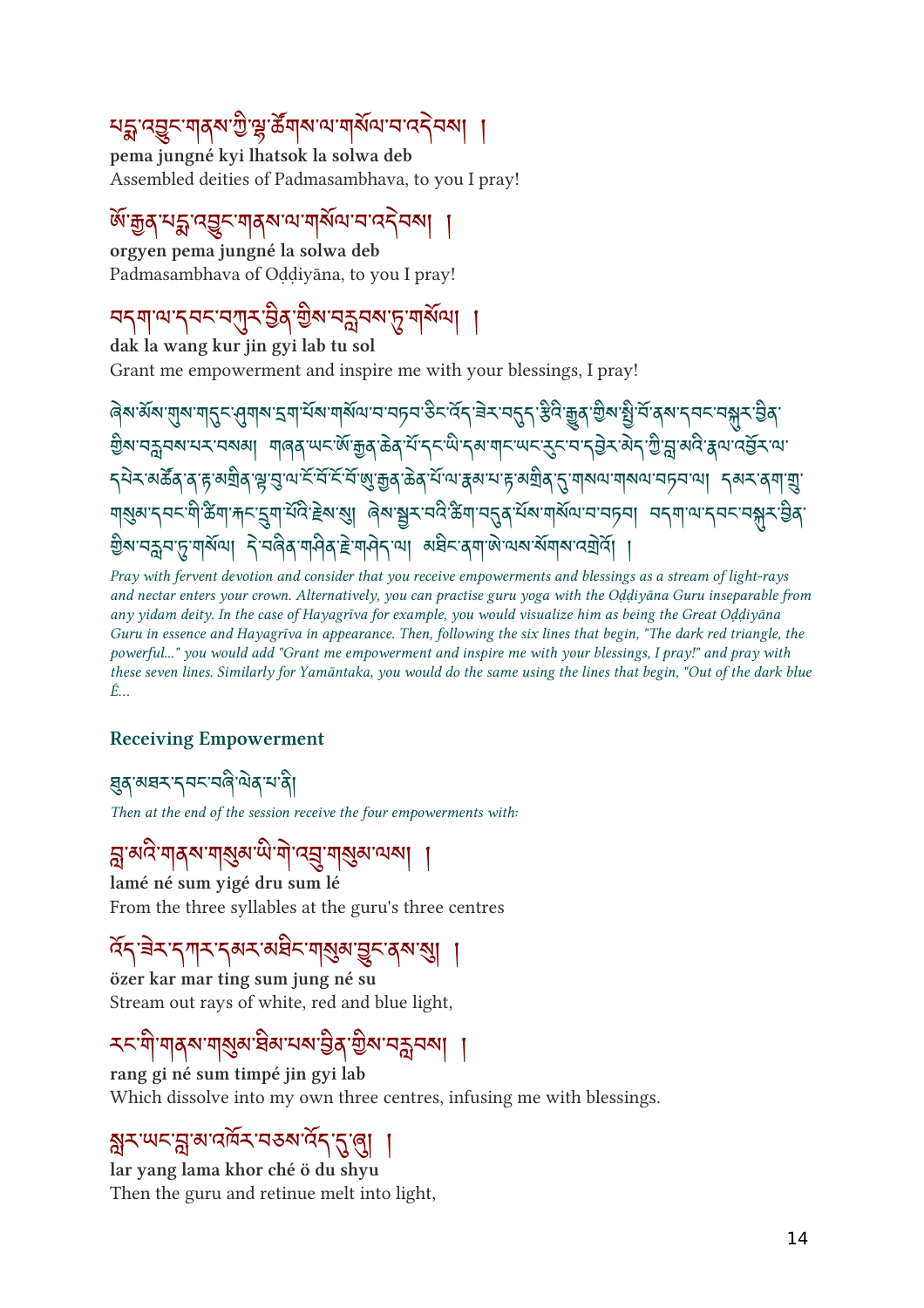## ཚངས་པ་ལམ་ནས་ ི ང་་ག་ར་མ། །

tsangpé lam né nying gi tikler tim And, having entered the brahma-path, dissolve into the core of my heart.

## $\beta$  and  $\beta$  and  $\gamma$  and  $\gamma$  and  $\gamma$  and  $\gamma$  and  $\gamma$

lamé tuk dang rangsem yermé pa Then, with my own mind inseparable from the guru's wisdom,

# <u>য়য়য়ড়ৢঢ়৻৸ঀ</u>৻য়৸ৼ৸ড়৸ৼ৻ড়৸ৼ৻৸৸৸

semnyi nyukma chökü ngang shyakpé I rest in an experience of mind's genuine nature, dharmakāya.

## स्रित न नर्बर नगरिनर नर्बर लामक नन् ।

dribpa shyi dak wang shyi yeshe tob This purifies the four obscurations, and I obtain the wisdom of the four empowerments.

## ๓๛๚๛๚๛๚๛๚๛๛๛๛๛๛๛

lam shyi jong shing ku shyi ngöngyur pé With mastery of the four paths and realization of the four kāyas,

## ३० ३५० २५८ ५१५ व्युख घरायन युन्।

jinlab wangkur malü tobpar gyur I receive each and every form of blessing and empowerment.

## ต ตะรู บริ ปู วิ บุมิ ขุริ 3 |

om ah hung benza guru pema siddhi hung oṃ āḥ hūṃ vajra guru padma siddhi hūṃ

#### <u>ঽয়ৼ৸য়য়৸৻৸ৼৗৼ৾৻ঀৢৼ৻ড়ৢ৻ৼৢ৻৻৸</u>

Reflect in this way and recite the Vajra Guru mantra as many times as possible, then conclude with:

### ེ་བ་ན་་ཡང་དག་་མ་དང་། །

kyewa küntu yangdak lama dang In all my lives, may I never be separated from the perfect guru,

## $\mathcal{L}$ ୍ਰੈਜ਼ ਅਤੇ ਅਤੀ ਹੈ ਨਿਆ ਅਤੇ ਕਿਸੇ ਕਿਸੇ ਵਿੱਚ ਪ੍ਰੀ

dralmé chö kyi pal la longchö ching And having benefited fully from the splendour of the Dharma,

## สร้างจะติดต่อสุข ราธาช ดูล |

sa dang lam gyi yönten rabdzok né May I perfect the qualities of the five paths and ten bhūmis,